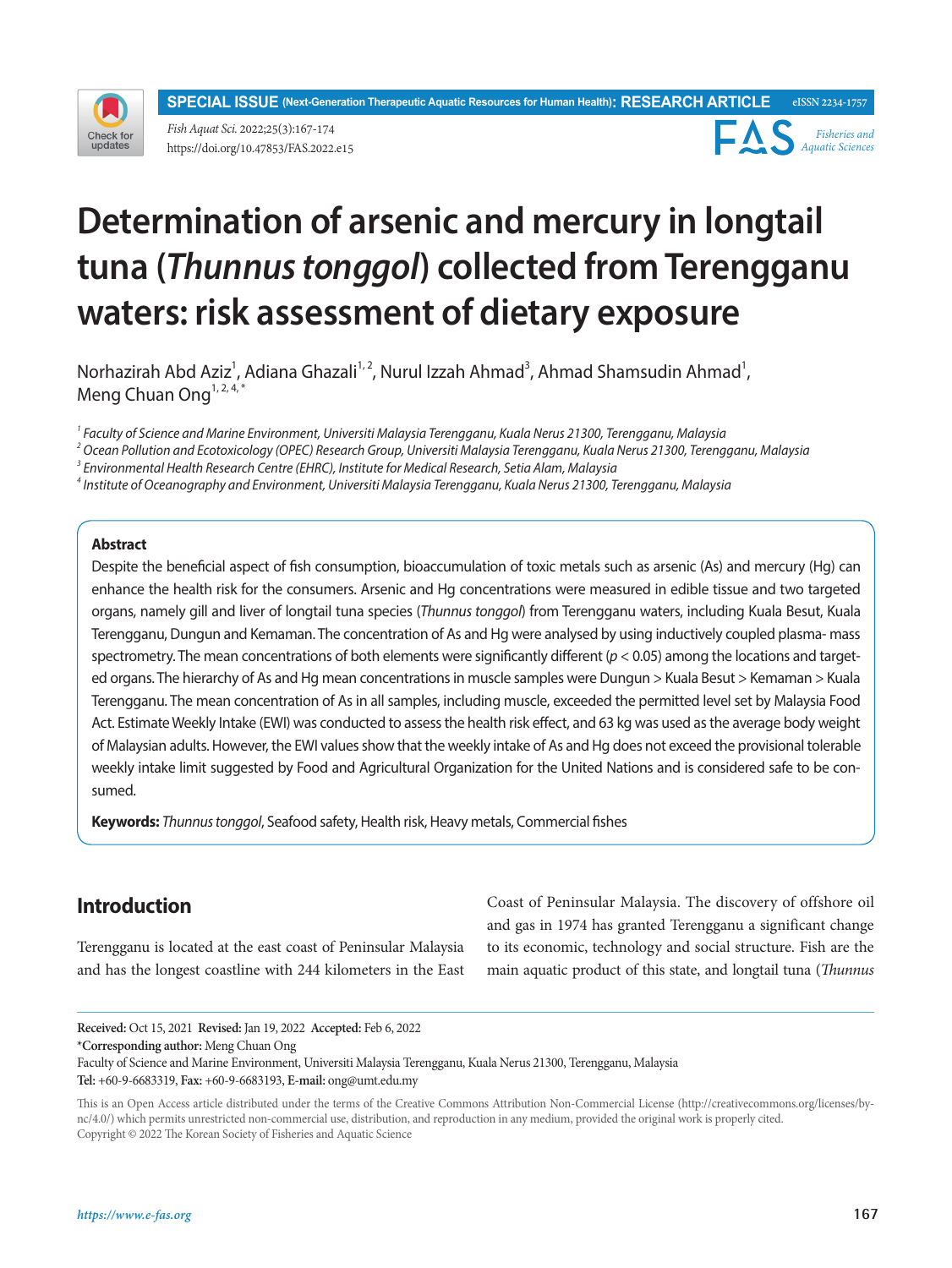*tonggol*) is one of the most preferred species consumed by local people. *Thunnus tonggol* is found in water temperatures between 16℃ and 31℃ and is considered a highly migratory species (Hedayatifard, 2007). It is a small to medium-sized tuna species and feeds on marine crustaceans, fish and cephalopods. It avoids surrounding with low salinity and high turbidity such as in estuaries. It lives in shallow waters less than 200 m depth and is most common at less than 50 m. About 97% of landings for this species were in the coastal waters of seven developing countries namely, namely Iran, Indonesia, Pakistan, India, Oman, Malaysia and Thailand (Asiapacific-fishwatch, 2018). However, the landings for this species in Terengganu, Malaysia had decreased by 17.2% for the past five years from 2013 to 2018 (Lembaga Kemajuan Ikan Malaysia, 2018).

In Malaysia, fish has always been an important protein source for most of the population compared to other sources such as chicken and beef (Anual et al., 2018). The high demand for fish is not only for their taste but also for nutritional values. Beneficial polyunsaturated fatty acid, eicosapentaenoic acid (EPA) and docosahexaenoic acid (DHA) have been reported to be present in sufficient quantity in fish. These compounds can both prevent and cure some critical illnesses, including cancers, heart disease, rheumatoid arthritis, and inflammation (Njinkoué et al., 2002; Raatz et al., 2013). Furthermore, people tend to consume fish as their principal source of protein, nutrients, vitamins and energy and in addition, fish have low level of fat and calories (Ahmed et al., 2019). However, the presence of heavy metals in high amounts is detrimental to fish and, by extension, humans and other organisms who consume them. According to Rahmani et al. (2018), the most significant foodborne diseases for humans were derived from microbiological and chemical hazards sources. Principally, a human can be exposed to heavy metals through the ingestion of fish or seafood (Al-Busaidi et al., 2011).

Heavy metals are a significant component of chemical pollution in the marine ecosystem. This is due to its toxicity, persistence, accumulation, and ability to bio-magnify along the food chain (Ayanda et al., 2019). The anthropogenic activities and industries have made the significant upsurging of heavy metals level in the marine ecosystem via the anonymous usage and discharge of the metal effluents that turned into chemical hazards (Li et al., 2015). Nowadays, human health risks through chemical pollution in fish or aquatic products are recognized as one of the most compelling issues globally (Ahmed et al., 2019; Gan et al., 2017). Past studies suggested that food intake is one of the major pathway humans may have acquired heavy metals from the environment, alongside other routes such as inhalation and dermal contact (Zhang et al., 2015). Arsenic distribution in the environment which basically derived from the geological process and human activities such as smelting, mining and industrial production (Du et al., 2021). Arsenic from different sources that entered the marine ecosystem caused a serious environmental problem in coastal areas. Marine organisms including fish generally contain high As concentration as they have high capacities for As accumulation and metabolic transformation (Smedley & Kinniburgh, 2002). On the other hand, Hg exposure to humans primarily through the intake of fish and seafood has accumulated a considerable amount of Hg via the biomagnification process (Visha et al., 2015).

Ahmad et al. (2015) proclaimed that 2% of samples from marine fish sampled in Peninsular Malaysia exceeded the permitted level of mercury which is 0.5 µg/g wet weight (Ibrahim et al., 1985). A study by Tengku Nur Alia et al (2020) reported that the concentration of Hg in the raw muscle of seabass (*Lates calcarifer*) from Setiu Lagoon, Terengganu was 0.032 mg/kg wet weight while As concentration was 3.90 mg/kg wet weight. Similarly, Hg concentration in fish from West Peninsular Malaysia is relatively lower and safe for human consumption (Anual et al., 2018). The contaminants in the marine environment have become a concern, as they can accumulate in the organism. Fish may accumulate a huge amount of toxic metals through the bioaccumulation process from the contaminated water (Chakraborty et al., 2019). Hence, we determined the concentration of mercury and arsenic in muscle and two targeted organs, namely gill and liver of *Thunnus tonggol* from four different locations in Terengganu during the dry season and analysed the risk factor of consuming this fish species.

# **Materials and Methods**

## **Sampling location**

The northern district of Terengganu bordering the state of Kelantan is Besut, followed by Kuala Terengganu (capital), Dungun and Kemaman district in the southward direction (Fig. 1). The samples of *Thunnus tonggol* were purchased from these four different fish landing ports LKIM Complex. A total of 100 samples from all sampling locations, with 25 individuals for each sampling location. All the purchased fish were caught along Terengganu waters as a part of the South China Sea. All the samples were sent back to the laboratory and frozen for further analysis (Ong & Gan, 2017).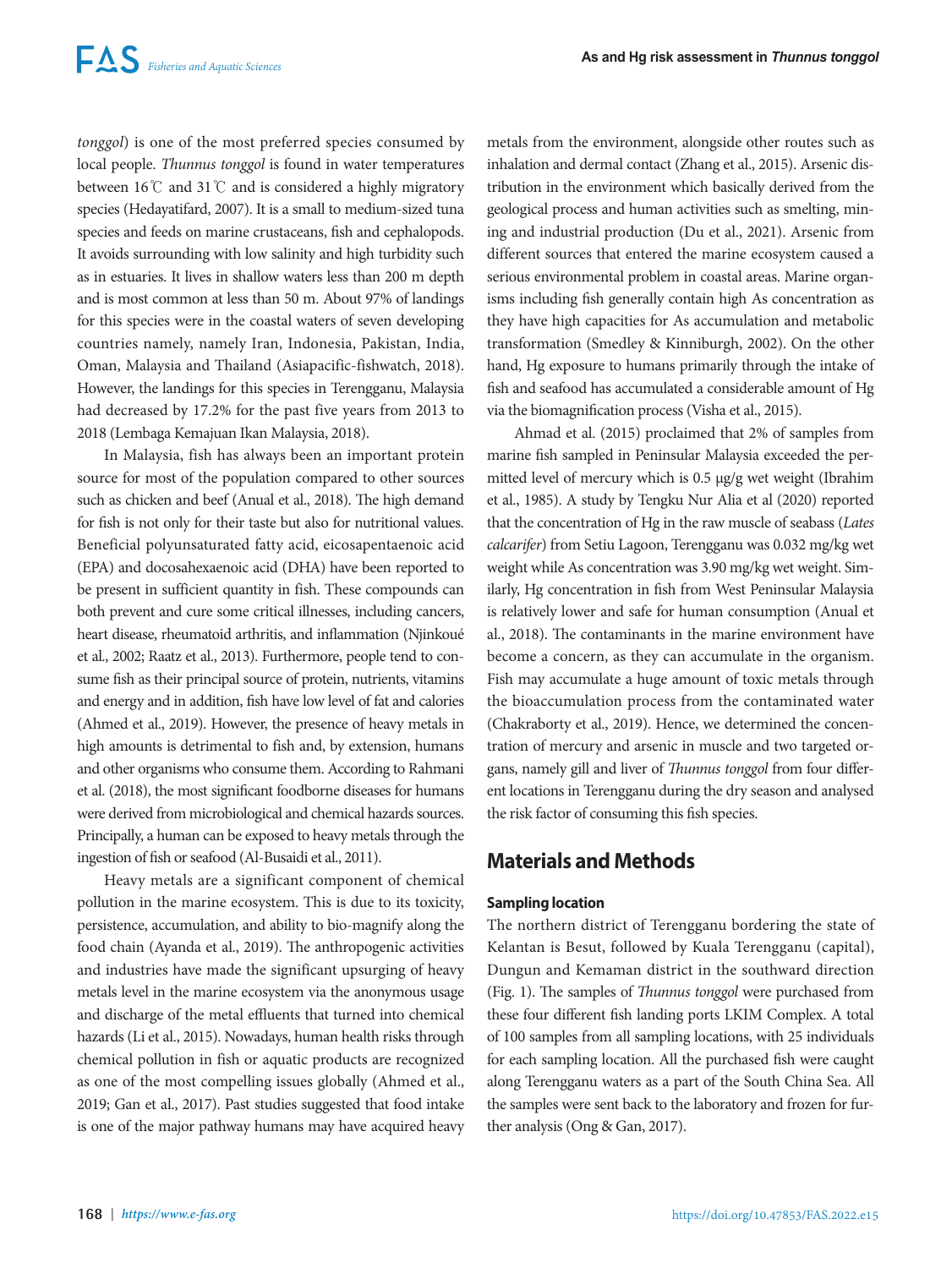

#### **Fig. 1. The four different (\*) sampling locations namely Besut, Kuala Terengganu, Dungun and Kemaman.**

### **Sample treatment**

All the samples were thawed at room temperature prior to the dissection process. The morphometric information such as total length and wet body weight were measured and recorded. The dissection of muscle and the removal of targeted organs (gills and liver) of the samples were performed using ceramic knives. Through the whole dissection process, the possibilities of samples losing blood were minimized to prevent contamination. The dissected muscles and organs were rinsed with distilled water to remove impurities before putting in the clean polyethene container for drying purposes. All the samples were dried in the oven at 60℃ for three days or until they reached a constant weight (Ong et al., 2014).

#### **Analytical method**

Arsenic (As) and mercury (Hg) analyses were based on the modified procedures described in Ong et al. (2014). A total of 0.05 g of grinded powder samples was mixed with 1.5 mL of suprapur nitric acid  $(HNO<sub>3</sub>)$  for the digestion process. Both blank reagent and certified reference materials (Dolt-4 fish liver) were carried out simultaneously to control the exactitude of the procedure used (Poong et al., 2020). For acid digestion, all the samples were kept in a Teflon bomb and heated at 100℃

for 8 hours in the oven. The digested samples were transferred into a centrifuge tube and diluted with deionized water up to 10 mL. The concentration of total As and Hg were measured using inductively coupled plasma-mass spectrometry (ICP-MS) to obtain quick and precise data (Chuan et al. 2018; Ong et al., 2014).

## **Tunning procedure of inductively coupled plasma-mass spectrometry (ICP-MS)**

The application of ICP-MS with the model of Perkin Elmer Elan 9000 combined high-temperature Inductively Coupled Plasma sources with a mass-spectrometer. Argon gas was used to form argon discharge or plasma. Generally, the atoms of the elements in the samples were converted into ions that separated and brought into the mass spectrometer via the interface cones. The ICP-MS has transmitted the ions in the argon sample streams at atmospheric pressure  $(< 1 \times 10^{-5}$  torr). The ions that enter the mass spectrometer are then separated according to their mass-to-charge ratio and detected by the detector. The number of ions striking the detector into an electrical sign that can be measured and related to the number of atoms of the particular elements in the samples through the calibration methods.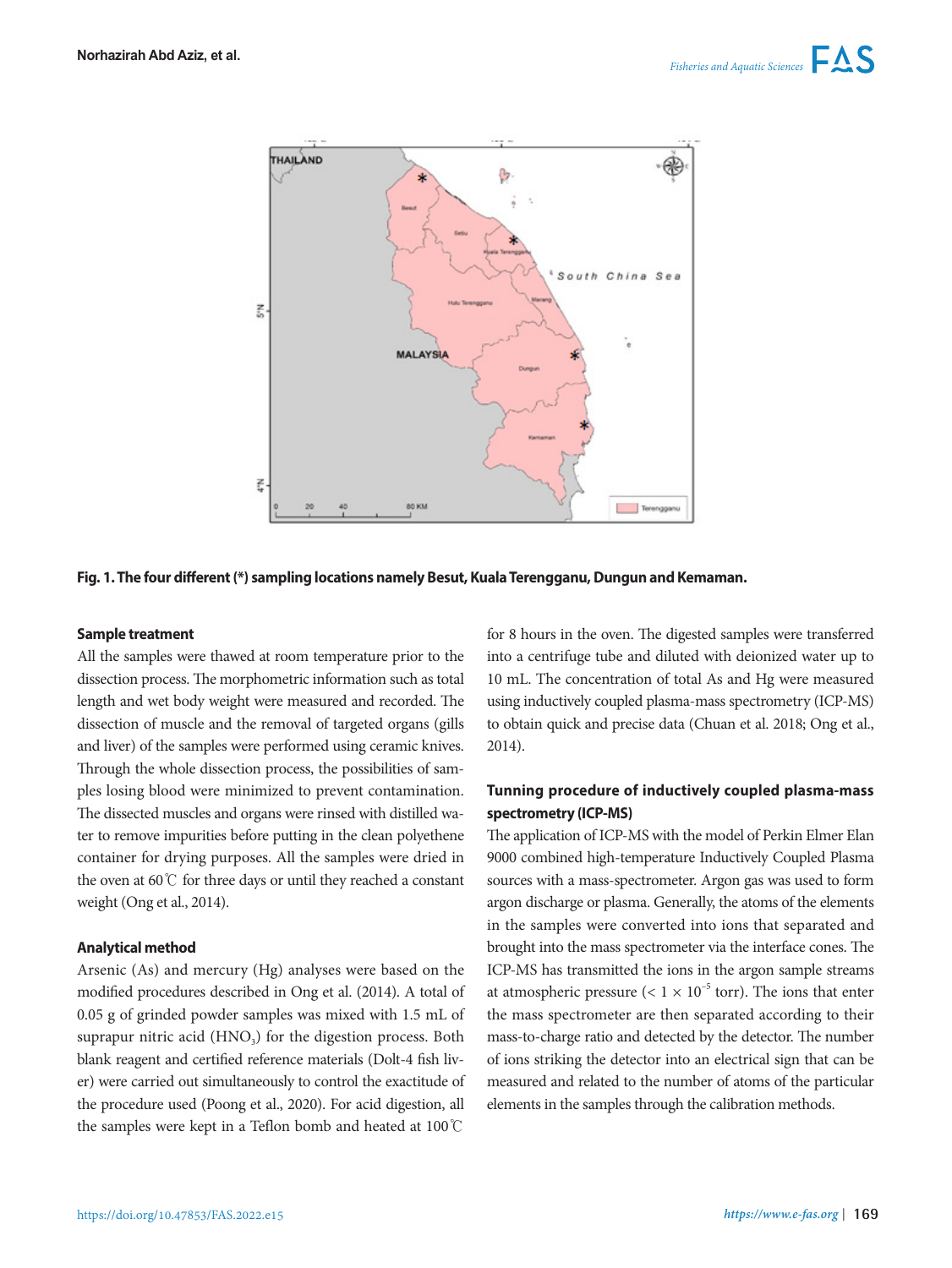## **Human risk assessment**

Based on Norhazirah et al. (2020a), Terengganu people consume 22.88 kg of *Thunnus tonggol* per person per year. This value showed that the estimated *Thunnus tonggol* consumption per week was 0.44 kg/person/week. The average body weight for Malaysian adults used as an indicator for this study was 63 kg. This value was obtained from survey conducted by Malaysian Adult Nutritional Survey (MANS) from October 2002 to July 2003 (Norimah et al., 2008). The value of provisional tolerable weekly intake (PTWI) for As and Hg suggested by Food and Agricultural Organization (1983) were 15.0 and 1.60 µg/kg body weight, respectively. The estimate of weekly intake (EWI) for this study were calculated based on the following equation to estimate the amount of As and Hg intake through consumption of muscle of *Thunnus tonggol* over a week. (Suhaimi et al., 2005).



The data calculated were compared with the permitted values provided by Food and Agricultural Organization (1983).

## **Statistical analysis**

Results of As and Hg concentrations were normally distributed (*p* > 0.05) based on normality test analysed using SPSS software. Two-way ANOVA and Tukey HSD (pairwise comparison) were used to examine differences among locations and relationships between targeted organs. A significant level of 5% was used.

# **Results**

A total of 100 individual samples were collected from Terengganu waters at four different fishing ports, namely Kuala Besut, Kuala Terengganu, Dungun and Kemaman. All the details are illustrated in Table 1. The total lengths of all samples were ranged from 38.1 to 51.5 cm whereas the wet body weight ranged from 891.0 to 1,782.9 g.

The concentration of As and Hg in muscle and targeted organs of *Thunnus tonggol* were expressed in µg/g wet weight and presented in Table 2. There were significant differences (*p* < 0.05)

| Table 1. Statistical information on total length and wet |
|----------------------------------------------------------|
| weight of longtail tuna collected from four sampling     |
| locations in Terengganu, Malaysia                        |

| Location         | n  | Total length (cm)                  | Total weight (g)                             |
|------------------|----|------------------------------------|----------------------------------------------|
| Kuala Besut      | 25 | $51.5 \pm 1.86$<br>$(48.4 - 54.0)$ | $1,690.2 \pm 196.1$<br>$(1,406.1 - 1,787.6)$ |
| Kuala Terengganu | 25 | $44.3 \pm 3.3$<br>$(38.0 - 49.5)$  | $1,159.6 \pm 230.4$<br>$(799.3 - 1, 537.2)$  |
| Dungun           | 25 | $49.7 \pm 3.8$<br>$(46.0 - 57.4)$  | $1,782.9 \pm 426.8$<br>$(1,346.0 - 2,622.1)$ |
| Kemaman          | 25 | $38.1 \pm 5.1$<br>$(30.2 - 46.7)$  | $891.9 \pm 355.6$<br>$(891.9 - 355.6)$       |

## **Table 2. The mean concentrations of total arsenic (As) and mercury (Hg) in muscle and two targeted organs (gills and liver) of** *Thunnus tonggol*

| Location         | Organ  | Total arsenic<br>$(As)$ ( $\mu q/q$ ) w.w | Total mercury<br>$(Hg)(\mu g/g)$ w.w |
|------------------|--------|-------------------------------------------|--------------------------------------|
| Kuala Besut      | Muscle | $17.8 \pm 4.1$                            | $0.460 \pm 0.09$                     |
|                  | Gill   | $17.11 \pm 4.9$                           | $0.107 \pm 0.06$                     |
|                  | I iver | $30.24 + 5.28$                            | $0.23 \pm 0.03$                      |
| Kuala Terengganu | Muscle | $8.74 \pm 0.19$                           | $0.19 \pm 0.03$                      |
|                  | Gill   | $7.50 \pm 2.9$                            | $0.038 \pm 0.02$                     |
|                  | Liver  | $24.3 \pm 11.9$                           | $0.16 \pm 0.03$                      |
| Dungun           | Muscle | $30.5 \pm 6.8$                            | $1.57 \pm 0.33$                      |
|                  | Gill   | $8.02 \pm 2.9$                            | $0.142 \pm 0.03$                     |
| Kemaman          | Muscle | $16.7 \pm 5.1$                            | $0.467 \pm 0.1$                      |
|                  | Gill   | $4.56 \pm 1.6$                            | $0.02 \pm 0.01$                      |

All values expressed in mg/kg wet weight  $\pm$  SD.

between the concentration of As and Hg to the location and targeted tissues in this study. The muscle of fish collected from Dungun had the highest concentrations of As and Hg compared to other locations with the mean concentrations of 30.5 ± 6.8 and  $1.57 \pm 0.33$  mg/kg wet wt., respectively. Other than that, the range of Hg concentration in muscle samples from another three locations was 0.24 to 0.78 µg/g wet weight. The divergence of Hg concentration between the location and targeted tissues might be due to few factors that played a significant role in the bioaccumulation process such as characteristics of the contaminants, habitat and trophic level (Jayapal et al., 2017). The geographic differences in *Thunnus tonggol* metal concentration are therefore most likely due to the various types of prey and food web exploited (Norhazirah et al., 2020b). Additionally, fish may accumulate Hg from the surrounding waters and the accumu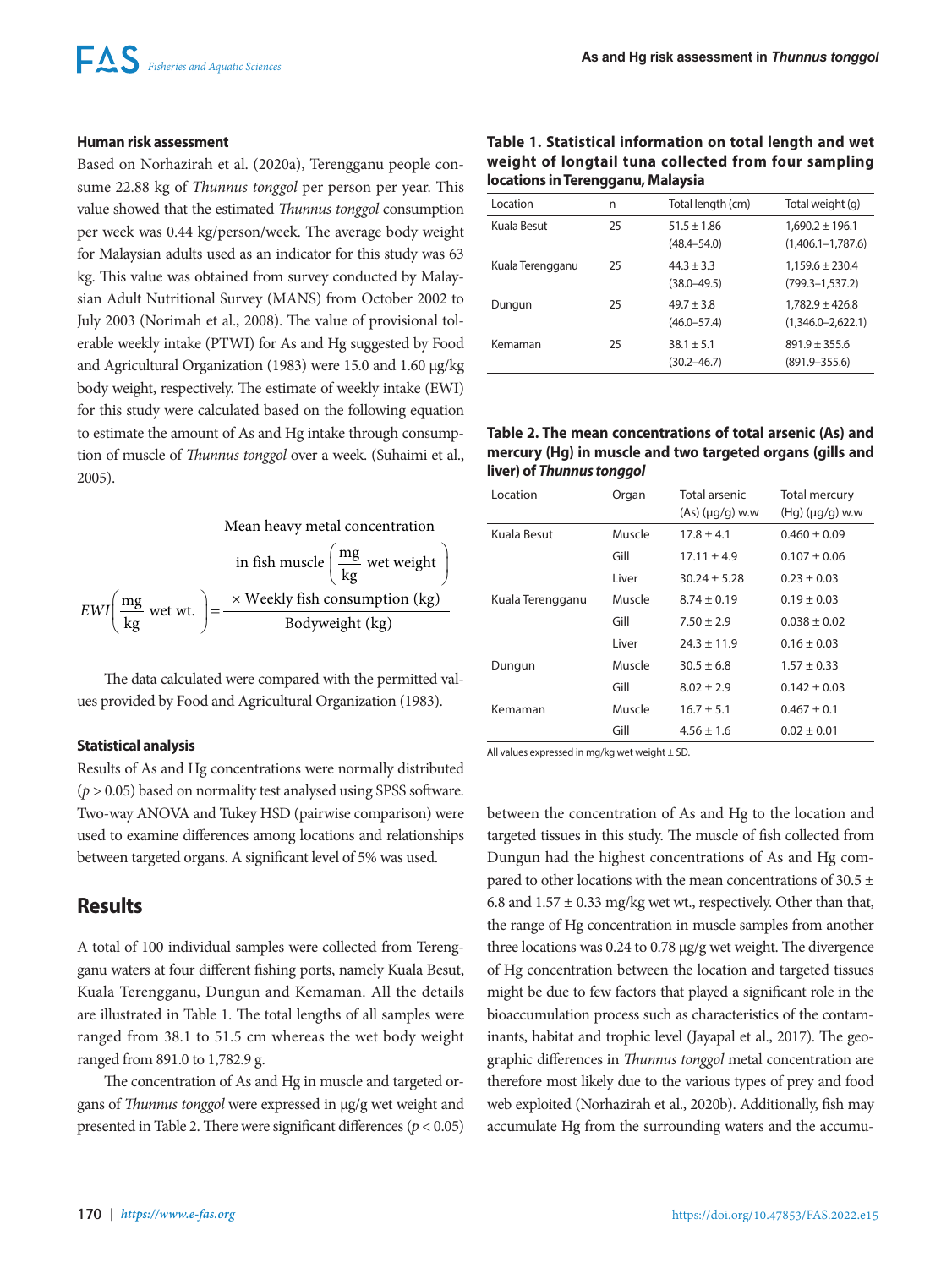lation rate into the fish may differ with both on the uptake and elimination rate (Mansour & Sidky, 2002). Furthermore, fish can assimilate the metals to their body in varied ways including the ingestion of other marine organisms, ion-exchange transversely into lipophilic tissues such as gills, along with adsorption on tissue and skin surface (Ahmed et al., 2016). Overall, the concentration of Hg in gills and liver samples were detected in a small range and none of the samples contained Hg above the permitted level set by Ibrahim et al. (1985).

Generally, As can exist in different concentrations of both abiotic and biotic components of the marine environment (Perera et al., 2016). These non-essential elements uptake by fish may differ fundamentally from the land animal as they are continually immersed into the contaminated aquatic environment. Accurate measurement of As was a very difficult task, however the total estimation of As consist of at least 10% of inorganic As that can expose human to carcinogenic if they were consumed for a long time (Ahmed et al., 2019). In this study, the concentration of As in the analysed fish muscle and organs varied between the location. The results showed that all the As levels were very high and exceeded the permitted level. Among all locations, muscle samples were recorded from 11.19 up to 55.6 µg/g wet weight with the highest level was in samples from Dungun followed by Kuala Besut, Kemaman and Kuala Terengganu. Muscle of *Thunnus tonggol* from Dungun was recorded as  $55.6 \pm 32.6$  µg/g wet weight. From the details recorded, the *Thunnus tonggol* sampled from Dungun has the biggest sizes and weights. The trophic position of fish species can have a significant effect on the bioaccumulation of As element in fish (Perera et al., 2015). Notably, the differences in As concentration might be due to the geographical location, the sizes and the propensity of the metal to be subjected to biomagnifications in the food chain (Al-Busaidi et al., 2011). On the other hand, Mohamed (2008) suggested that the distribution of As in fish is determined mainly by its content in water and food.

# **Discussion**

Metals can be absorbed into aquatic organism such as fish through digestive tract related to dietary exposure and through the gills by the waterborne exposure (Ptashynski et al., 2002). By comparing the As level in gills samples, the concentration was in the following decreasing order of Besut > Kuala Terengganu > Dungun > Kemaman. The highest concentration of As in gills of *Thunnus tonggol* from Besut was probably caused by the size

of gills. According to Anandkumar et al. (2018), the size of gills plays a role in the accumulation of metal and the metal concentration was higher in a larger gill fish. However, the level of As in gills showed slightly different in samples from Kuala Terengganu and Dungun which is  $27.0 \pm 10.4$  µg/g and  $25.1 \pm 17.0$  µg/ g wet weight, respectively while Kemaman was  $15.4 \pm 6.17$  µg/ g wet weight. The level of As concentration in the enclosing waters is emulated by the gills because of the direct contact with the water and suspended material during the osmoregulation process (Anandkumar et al., 2018). During the gas exchange process, the gills serve as a barrier to the metal ion-exchanged from the water (Ahmed et al., 2016). Furthermore, the surface of gills was very large, thus facilitating rapid diffusion of toxic metals such as As and Hg (Dhaneesh et al., 2012).

On the other hand, liver samples were only obtained from Kuala Besut and Kuala Terengganu area. The As level obtained in this samples revealed that this element was very high in both locations which is  $44.3 \pm 24.7$  µg/g wet weight in Besut and 36.7 ± 20.5 µg/g wet weight in Kuala Terengganu. It might be caused by metallothioneins protein that is bound naturally to the hepatic tissues like a liver (Görür et al., 2012). Metallothioneins are the natural protein binding presented in the fish liver that plays a role in the bioaccumulation of toxic metals and detoxification (Samuel et al., 2021). These proteins act as a defence mechanism to adapt to metal toxicity including As and Hg. Furthermore, the liver is also recognised as primary metal storage and plays a role in the particular function of amassing and transporting metals in the organism (Anandkumar et al., 2018).

The result apparently recognized that As and Hg accumulated higher in liver than other analysed parts such as gills and muscle. Thus, it can be concluded that the metal accumulation rate varied among the tissues and organs of the fish and it was determined by the process of bioaccumulation and the intrinsic factors of the fish such as the sizes, habitat and feeding habit (Anandkumar et al., 2018). Among the organs analysed, the liver functions as the elementary organ for metal depository and they played a big role in the metabolic and detoxification process in fish (Staniskiene et al., 2006).

Literally, it is crucial to assess the toxicity of metal contaminated in *Thunnus tonggol* that can be transferred to humans through frequent consumption. Consequently, PTWI proposed by Joint Food and Agricultural Organization for the United Nations (FAO)/ World Health Organization (WHO) Expert Committee on Food Additives (JECFA) is required. This calculation evaluates the amount of metal pollutants by humans over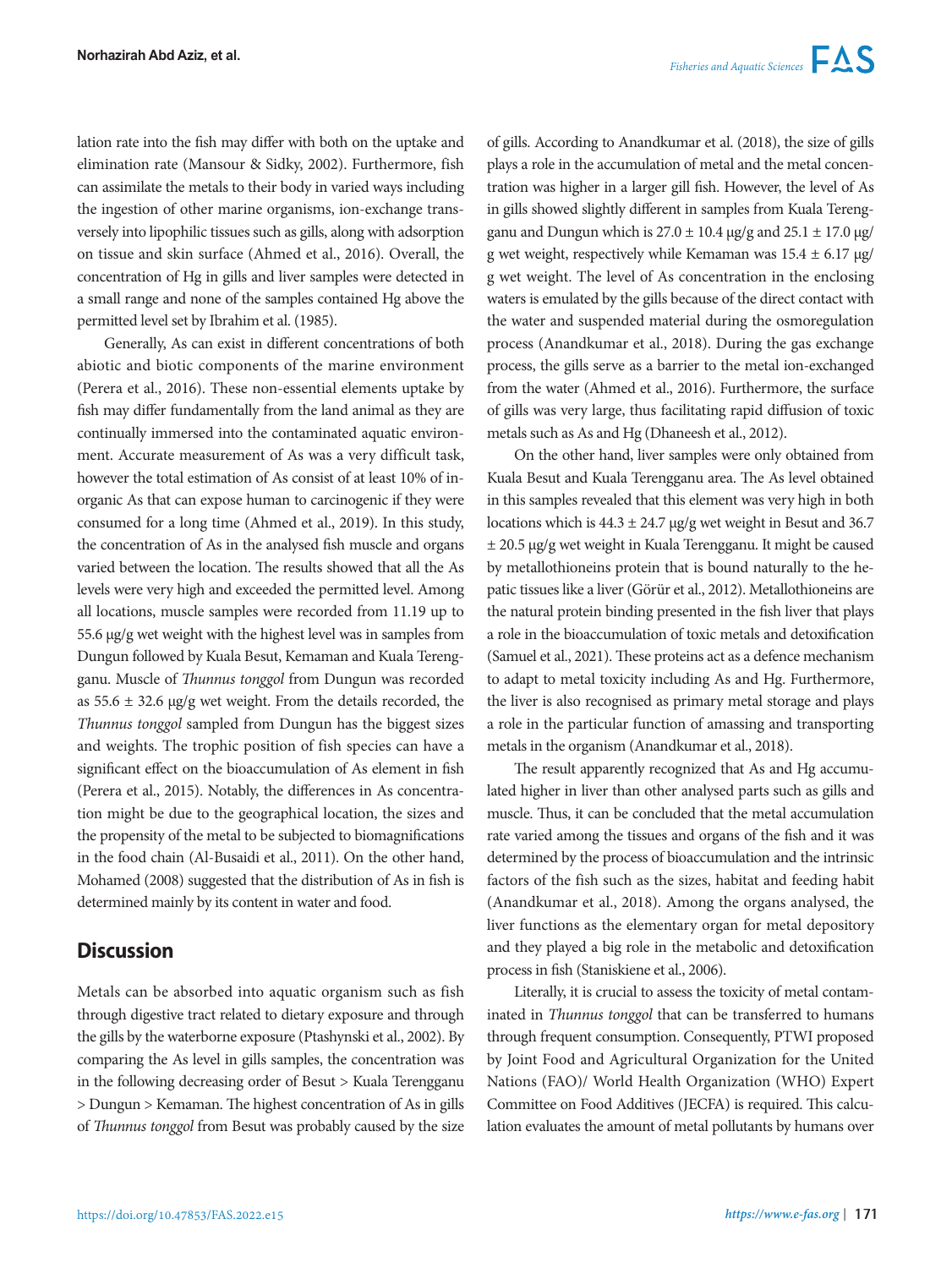a lifetime without pose any risk. Table 3 presented the estimated weekly dietary intake of As and Hg from the consumption of *Thunnus tonggol* edible tissue, muscle.

The PTWI value for As and Hg calculated in muscle samples from all sampling stations was very high and exceeded the PTWI standard provided by FAO. The highest PTWI value for As was in muscle samples from Dungun (386.0) followed by Kemaman, Kuala Terengganu and Kuala Besut. On the other hand, the range of PTWI value for Hg calculated in muscle samples was from 1.68 to 19.9. It showed that Kuala Besut has the lowest value while Dungun was recorded the highest value with 19.9. Notably, all samples were exceeded the PTWI value set by FAO.

## **Competing interests**

No potential conflict of interest relevant to this article was reported.

## **Funding sources**

Ministry of Higher Education under the Fundamental Research Grant Scheme (FRGS) FRGS/1/2020/WAB05/UMT/02/5.

### **Acknowledgements**

This research was conducted with funding from the Ministry of Higher Education under the Fundamental Research Grant Scheme (FRGS) FRGS/1/2020/WAB05/UMT/02/5. First of all, the authors wish to acknowledge their gratitude to the anonymous reviewers who gave freely time and effort, constructive recommendations that enhanced the value of this manuscript. The authors also wish to express their gratitude to Oceanogra-

## **Table 3. The estimation weekly intake (EWI) of** *Thunnus tonggol* **from Terengganu waters**

| <b>Location</b>                                     | EWI (mg/kg body<br>weight) As | EWI (mg/kg body<br>weight) Hg |
|-----------------------------------------------------|-------------------------------|-------------------------------|
| Kuala Besut                                         | $0.124 + 0.04$                | $0.003 + 0.002$               |
| Kuala Terengganu                                    | $0.06 \pm 0.03$               | $0.0013 \pm 0.001$            |
| Dungun                                              | $0.199 \pm 0.10$              | $0.011 \pm 0.008$             |
| Kemaman                                             | $0.115 \pm 0.04$              | $0.003 \pm 0.002$             |
| PTWI mg/kg body weight/<br>week)                    | 0.015                         | 1.6                           |
| PTWI (mg/kg body weight/<br>week) for a 63 kg adult | 0.945                         | 100.8                         |
|                                                     |                               |                               |

All values were expressed in mean ± SD mg/kg body weight. PTWI, provisional tolerable weekly intake.

phy Laboratory, Faculty of Science and Marine Environment staff for their invaluable assistance and the facilities to carry out the research. The authors also would like to thank Mr. Joseph bidai from Institute of Oceanography and Environment for the sample detection using ICP-MS.

## **Availability of data and materials**

Upon reasonable request, the datasets of this study can be available from the corresponding author.

## **Ethics approval and consent to participate**

This article does not require IRB/IACUC approval because there are no human and animal participants.

## **ORCID**

Norhazirah Abd Aziz https://orcid.org/0000-0003-4417-5235 Adiana Ghazali https://orcid.org/0000-0001-9732-1676 Nurul Izzah Ahmad https://orcid.org/0000-0002-6215-7084 Meng Chuan Ong https://orcid.org/0000-0003-0095-6849

# **References**

- Ahmed ASS, Rahman M, Sultana S, Babu SMOF, Sarker MSI. Bioaccumulation and heavy metal concentration in tissues of some commercial fishes from the Meghna River Estuary in Bangladesh and human health implications. Mar Pollut Bull. 2019;145:436-47.
- Ahmed MK, Baki MA, Kundu GK, Islam MS, Islam MM, Hossain MM. Human health risks from heavy metals in fish of Buriganga river, Bangladesh. SpringerPlus. 2016;5:1697.
- Ahmad NI, Noh MFM, Mahiyuddin WRW, Jaafar H, Ishak I, Azmi WNFW, et al. Mercury levels of marine fish commonly consumed in Peninsular Malaysia. Environ Sci Pollut Res. 2015;22:3672-86.
- Al-Busaidi M, Yesudhason P, Al-Mughairi S, Al-Rahbi WAK, Al-Harthy KS, Al-Mazrooei NA, et al. Toxic metals in commercial marine fish in Oman with reference to national and international standards. Chemosphere. 2011;85:67-73.
- Anandkumar A, Nagarajan R, Prabakaran K, Bing CH, Rajaram R. Human health risk assessment and bioaccumulation of trace metals in fish species collected from the Miri coast, Sarawak, Borneo. Mar Pollut Bull. 2018;133:655-63.
- Anual ZF, Maher W, Krikowa F, Hakim L, Ahmad NI, Foster S. Mercury and risk assessment from consumption of crustaceans, cephalopods and fish from West Peninsular Malay-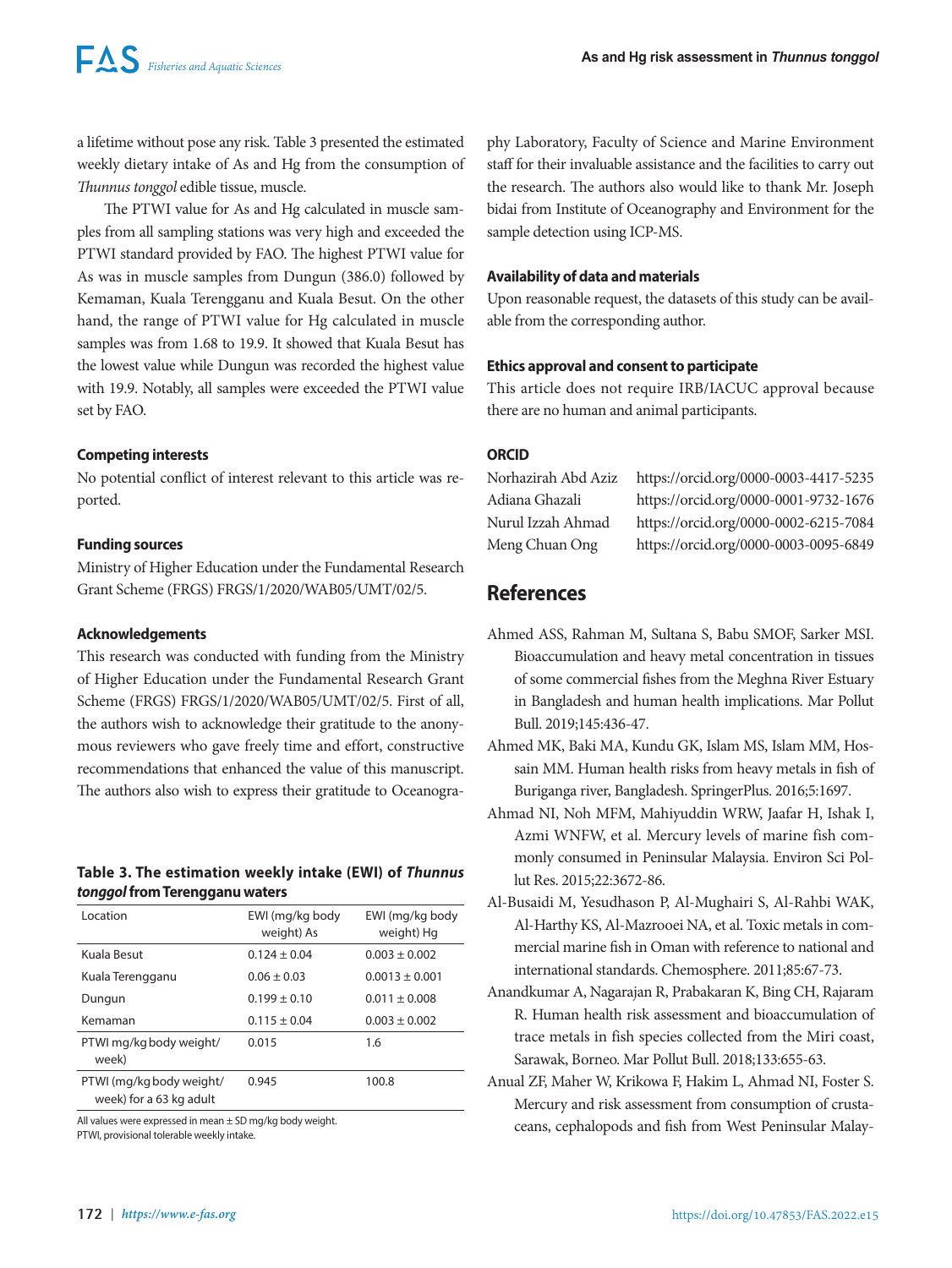sia. Microchem J. 2018;140:214-21.

- Asiapacific-fishwatch. longtail tuna [Internet]. 2018 [cited 2022 Apr 23]. http://asiapacfish.org/index.php/species/ item/25-longtail-tuna
- Ayanda IO, Ekhator UI, Bello OA. Determination of selected heavy metal and analysis of proximate composition in some fish species from Ogun River, Southwestern Nigeria. Heliyon. 2019;5:e02512.
- Chakraborty P, Jayachandran S, Lekshmy J, Padalkar P, Sitlhou L, Chennuri K, et al. Seawater intrusion and resuspension of surface sediment control mercury (Hg) distribution and its bioavailability in water column of a monsoonal estuarine system. Sci Total Environ. 2019;660:1441-8.
- Chuan OM, Aziz NA, Shazili NAM, Yunus K. Selected heavy metals content in commercial fishes at different season landed at Fisheries Development Authority of Malaysia Complex (LKIM) Complex, Kuala Terengganu, Malaysia. J Sustain Sci Manag. 2018;13:29-38.
- Dhaneesh KV, Gopi M, Ganeshamurthy R, Thipramalai TAK, Balasubramaniam T. Bio-accumulation of metals on reef associated organisms of Lakshadweep archipelago. Food Chem. 2012;131:985-91.
- Du S, Zhou Y, Zhang L. The potential of arsenic biomagnification in marine ecosystems: a systematic investigation in Daya Bay in China. Sci Total Environ. 2021;773:145068.
- Food and Agricultural Organization for the United Nations [FAO]. Compilation of legal limits for hazardous substances in fish and fishery products. Rome: FAO; 1983.
- Gan Y, Wang L, Yang G, Dai J, Wang R, Wang W. Multiple factors impact the contents of heavy metals in vegetables in high natural background area of China. Chemosphere. 2017;184:1388-95.
- Görür FK, Keser R, Akçay N, Dizman S. Radioactivity and heavy metal concentrations of some commercial fish species consumed in the Black Sea region of Turkey. Chemosphere. 2012;87:356-61.
- Hedayatifard M. The surveying of biological characteristics of long tail tuna (*Thunnus tonggol*) in the southern coasts of Iran. In: Proceedings of the International Conference on Science and Technology of Aquaculture, Fisheries and Oceanography in the Arabian Seas; 2007; Kuwait.
- Ibrahim H, Hamid N, Yap TH. Malaysian law on food and drugs. Kuala Lumpur: Malaysia Law Publishers; 1985.
- Jayapal S, Ramaiyan SK, Gopal D, Kothalia R, Manambarakat V, Ramalingam K. Blue barred parrot fish (*Scarus ghob-*

*ban* Forsskal, 1775) culture in sea cages at Rameshwaram island, southeast coast of India. Indian J Geo Mar Sci. 2017;46:1614-20.

- Lembaga Kemajuan Ikan Malaysia [LKIM]. 2018 annual report. Puchong: LKIM; 2018.
- Li Y, Liu H, Zhou H, Ma W, Han Q, Diao X, et al. Concentration distribution and potential health risk of heavy metals in *Mactra veneriformis* from Bohai Bay, China. Mar Pollut Bull. 2015;97:528-34.
- Mansour SA, Sidky MM. Ecotoxicological studies. 3. Heavy metals contaminating water and fish from Fayoum governorate, Egypt. Food Chem. 2002;78:15-22.
- Mohamed FAS. Bioaccumulation of selected metals and histopathological alterations in tissues of *Oreochromis niloticus* and *Lates niloticus* from lake Nasser, Egypt. Glob Vet. 2008;2:205-18.
- Njinkoué JM, Barnathan G, Miralles J, Gaydou EM, Samb A. Lipids and fatty acids in muscle, liver and skin of three edible fish from the Senegalese coast: *Sardinella maderensis, Sardinella aurita* and *Cephalopholis taeniops*. Comp Biochem Physiol B Biochem Mol Biol. 2002;131:395-402.
- Norhazirah AA, Ghazali A, Kamaruzzaman BY, Zurahanim FA, Ahmad A, Ong MC. longtail tuna (*Thunnus tonggol*) consumption frequency in Terengganu, Malaysia. Open J Mar Sci. 2020a;10:141-8.
- Norhazirah AA, Shazili NAM, Kamaruzzaman Y, Sim SF, Ahmad A, Ong MC. Heavy metals in tuna species meat and potential consumer health risk: a review. IOP Conf Ser Earth Environ Sci. 2020b;494:012013.
- Norimah AK Jr, Safiah M, Jamal K, Haslinda S, Zuhaida H, Rohida S, et al. Food consumption patterns: findings from the Malaysian Adult Nutrition Survey (MANS). Malays J Nutr. 2008;14:25-39.
- Ong MC, Gan SL. Assessment of metallic trace elements in the muscles and fins of four landed elasmobranchs from Kuala Terengganu Waters, Malaysia. Mar Pollut Bull. 2017;124:1001-5.
- Ong MC, Yong JC, Khoo XY, Tan YF, Joseph B. Selected heavy metals and polycyclic aromatic hydrocarbon in commercial fishes caught from UMT enclosed lagoon, Terengganu, Malaysia. Adv Environ Biol. 2014;8:91-8.
- Perera PACT, Kodithuwakku SP, Sundarabarathy TV, Edirisinghe U. Bioaccumulation of cadmium in freshwater fish: an environmental perspective. Insight Ecol. 2015;4:1-12.
- Perera PACT, Sundarabarathy TV, Sivananthawerl T, Suranga